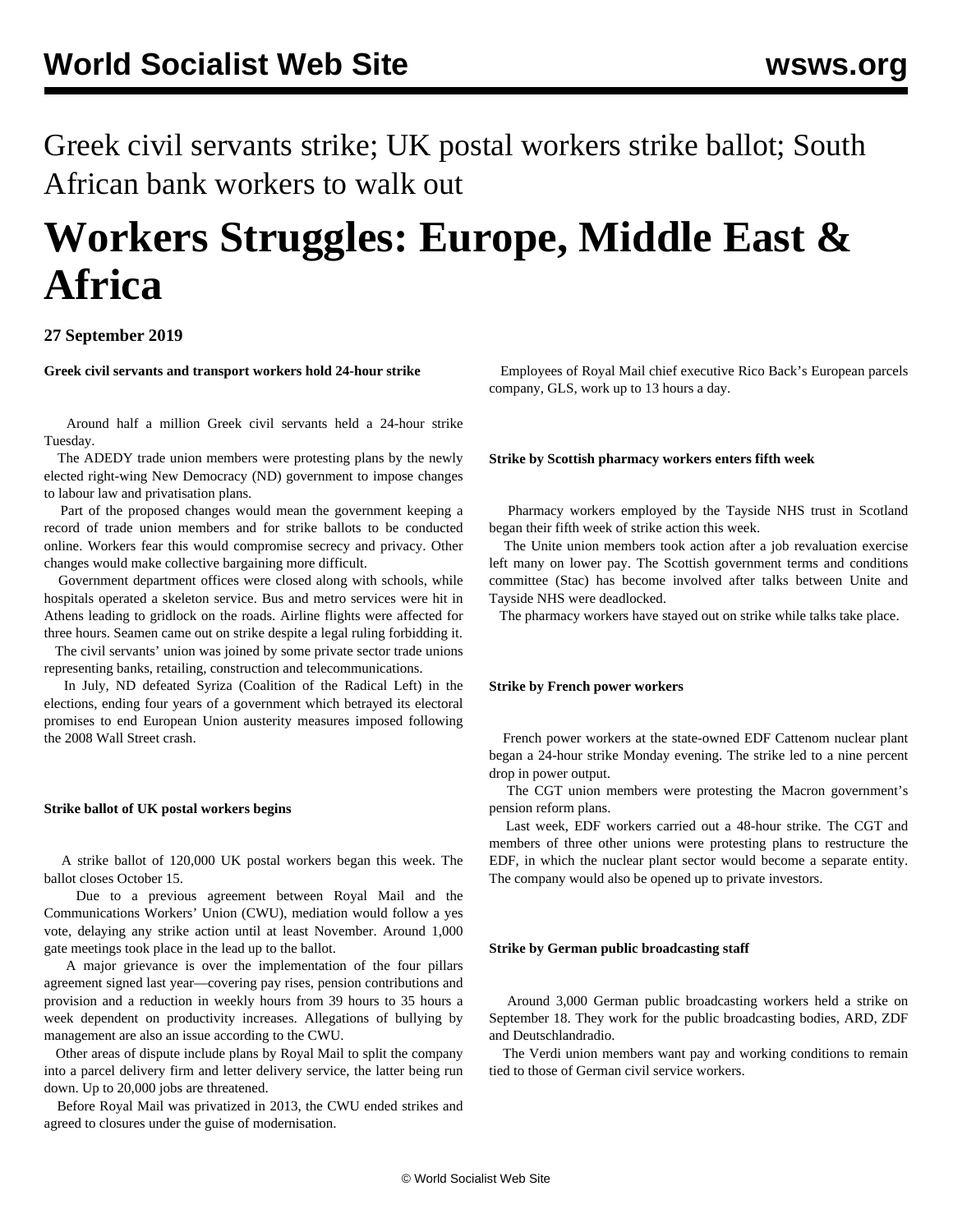#### **Campus support services strike at Liverpool University, England**

 Around 30 campus support services staff at Liverpool University in the north west of England held a 24-hour strike on Tuesday, following one on Saturday.

 The Unite union members are protesting changes in terms and conditions relating to overtime payments imposed on them, which could lead to an average £3,000 annual loss in pay.

 They will hold further 24-hour strikes Friday and on October 19 with a 48-hour strike planned December 2.

#### **UK: College staff strike at Nottingham College**

 Staff at Nottingham College in the Midlands, England are striking for 15 days. This week they were on strike Monday through until Wednesday following three days of previous action. A further nine days of strikes will take place over the next two weeks.

 The University and College Union members are protesting the imposition of new contracts that will leave them £1,000 a year worse off. College management has threatened to sack staff refusing to sign the new contracts.

 Lecturers at over 147 universities across the UK are currently balloting for strike action over pay and casualisation.

#### **Industrial action at Irish hospital over staff shortages continues**

 Staff at two hospitals in Drogheda in north-east Ireland are continuing their industrial action, refusing to cover for unfilled posts.

 Clerical and administrative workers, along with health and social care professionals (HSCPCs), voted by a near 90 percent majority for action which began on August 29.

 The Forsa trade union members are demanding two unfilled posts are filled and 12 posts currently filled on a temporary basis be made permanent.

 Forsa met with health service representatives on Monday under the auspices of the Workplace Relations Commission in talks aimed at resolving the dispute.

#### **Further strike by airline ground staff at Barcelona-El Prat airport**

 Ground crew working for Spanish airline Iberia began a four-day strike Saturday at Barcelona-El Prat airport. The UGT union members were protesting heavy workloads resulting from staff shortages.

 They previously held two day of strikes in July and a further four in August, leading to delays and flight cancellations.

#### **Protest by Estonian rescue workers**

Estonian rescue workers, including firefighters, held a protest outside

the parliament building in Tallinn last week.

 The protest coincided with a cabinet discussion on the budget. It was organised by the EPTAU rescue workers union against low wages, which make it difficult to recruit new staff. They were also protesting cuts in service provision leaving the public at risk.

#### **Israeli mobile phone company staff picket CEO**

 On Sunday, employees of the Pelephone mobile phone company picketed outside the house of the company's CEO. It followed a one-day strike on September 19.

 Workers are demanding a new contract as the current contract ends this December. Pelephone employees are currently on a go-slow. They are also not responding to any reports of network malfunctioning. The company is seeking to reorganize and streamline its operation, which would include losing a third of the current 2,500 workforce.

#### **South African Bank workers' in national strike**

 South African Bank workers are set to strike on Sept 27. The South African Society of Bank Officials (Sasbo) members' one-day stoppage is to oppose large scale redundancies, as the banking industry adapts to the digitalization of banking systems.

 The 73,000 workers are also demanding their employers, Business Unity South Africa (BUSA), provide retraining for within and for outside the industry.

 BUSA is challenging the legality of the strike. Sasbo has held a certificate to strike since 2017 but not acted on it

 One of South Africa's leading banks, Nedbank, is in the process of shedding 3,000 jobs and closing many of its branches. Standard bank is planning 6,000 job losses.

## **South African Metro bus drivers' strike continues despite union treachery**

 South African bus drivers at Johannesburg Metro are continuing their week-long strike despite two unions sending their members back to work. The dispute is over the demand for pay progression based on length of service and union rights.

 The Democratic Municipal and Allied Workers Union of South Africa (DEMAWUSA) members are also demanding union access to company facilities, as afforded the South African Municipal Workers Union and the South Africa Transport and Allied Workers Union.

 The latter unions sent their members back to work, leaving them isolated. Although DEMAWUSA was awarded a strike certificate, Metro Bus are appealing to the courts to have the authorization nullified, citing the bargaining agreement settled with the other unions.

 Last week, the strike affected 40,000 commuters on 330 scheduled bus routes and school bus services.

**South African firefighters in Johannesburg defy court order, continue**